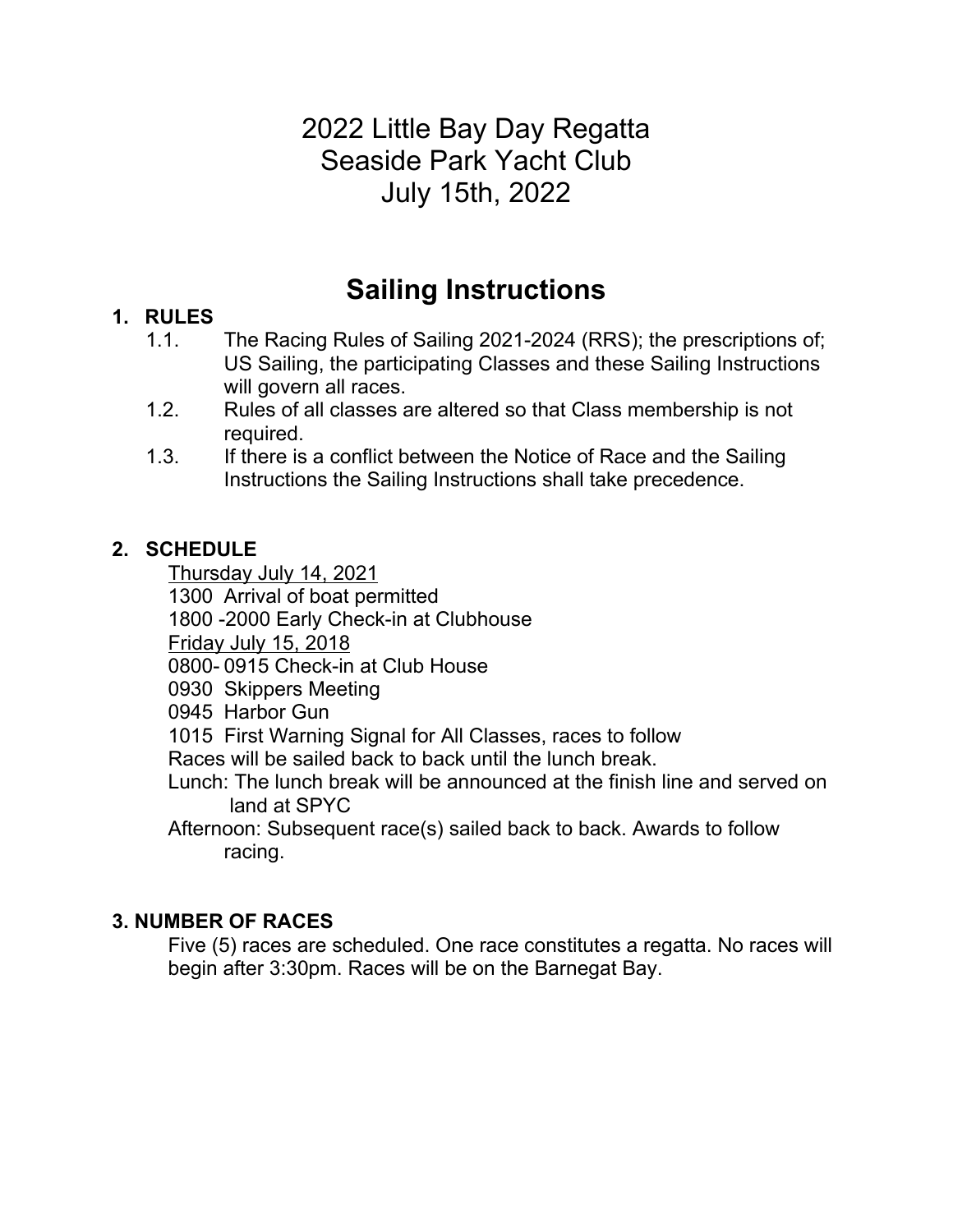#### **4. CLASSES, FLEETS, AND COURSES**

Course A: Optimist Green. Course B: Optimist White, Blue and Red. Course C: Sunfish and Feva's Course D: Laser 4.7, Laser Radial, and Club 420.

 The course locations will be posted on the official notice board and will be announced at the Skippers Meeting. The Courses used will be windward/leewards, port triangles, and modified Olympics. Racing will be on the Barnegat Bay.

#### **5. NOTICES TO COMPETITIORS**

Notices will be posted on the official Regatta Notice Board Located on the Clubhouse deck. Any changes to the Sailing Instructions will be posted no fewer than 30 minutes prior to the Harbor Start. Notices shall be considered as given to the competitors once they are posted not he notice board.

#### **6. SIGNALS MADE ASHORE**

6.1 Signals made ashore will be displayed on the club flagpole.

#### **7. MARKS**

All marks will be orange or yellow inflatable pyramids or spheres or as designated otherwise by the race committee before sailing begins. If a course is shortened for any fleet the race committee will notify the affected fleet before sailing begins at the skippers meeting.

#### **8. STARTING AND FINISHING**

|  |  | 8.1 OPTIMIST Red, White and Blue START - |  |  |  |  |  |  |
|--|--|------------------------------------------|--|--|--|--|--|--|
|--|--|------------------------------------------|--|--|--|--|--|--|

| <b>Signal</b>                             | <b>Sound</b>   | <b>Time Before Start</b> |
|-------------------------------------------|----------------|--------------------------|
| Class Flag &<br><b>Preparatory Signal</b> | 1 cannon       | 4 Minutes                |
|                                           | 3 Long         | 3 Minutes                |
|                                           | 2 Long         | 2 Minutes                |
|                                           | 1 Long 3 Short | 1 Minute 30 Seconds      |
| Prep. Flag Removed                        | 1 Long         | 1 Minute                 |
|                                           | 3 Short        | 30 Seconds               |
|                                           | 2 Short        | 20 Seconds               |
|                                           | 1 Short        | 10 Seconds               |
| <b>Class Flag Removed</b>                 | 1 cannon       | (Start)                  |
|                                           |                |                          |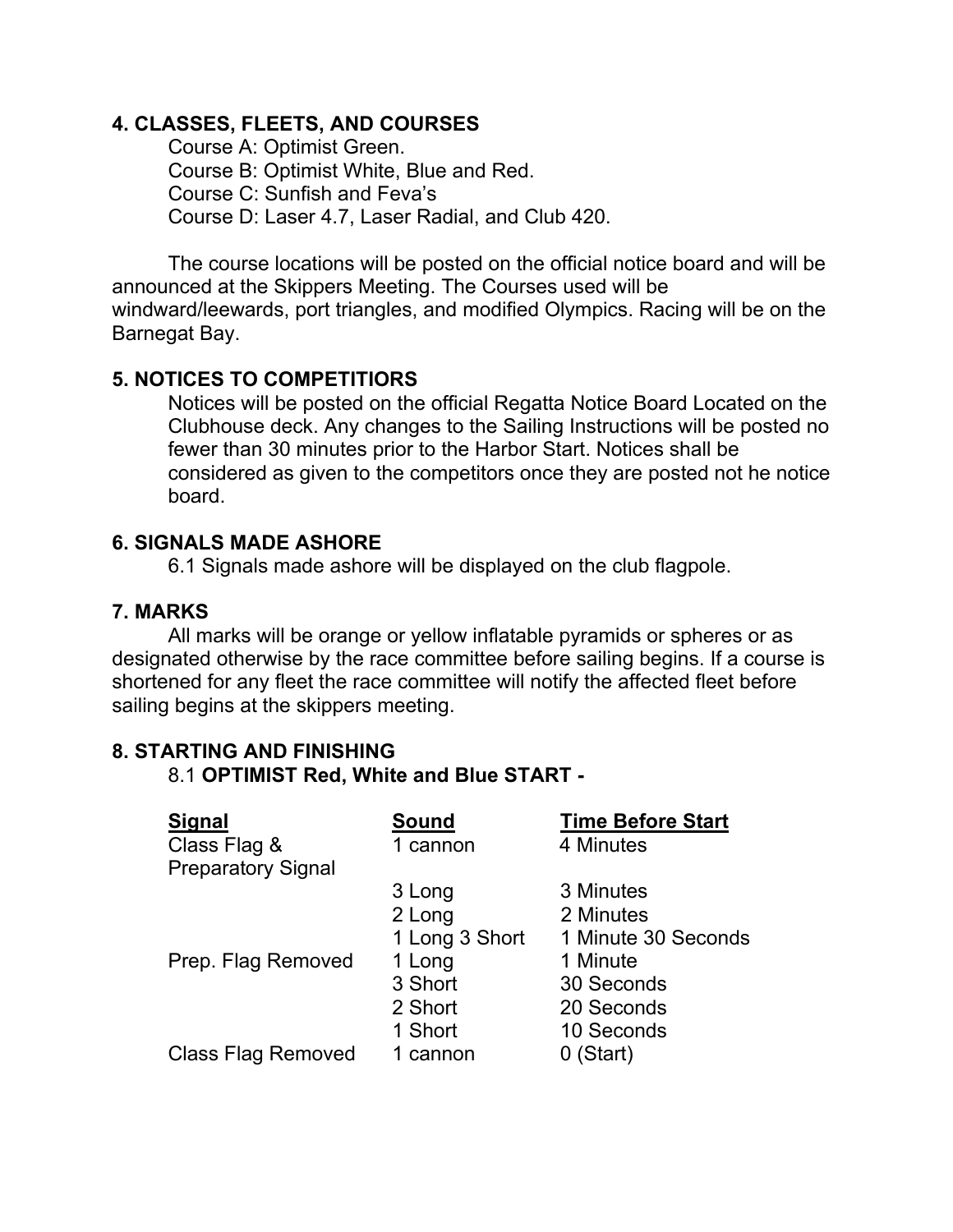8.2 All **Other Race Courses** – Will be the "3 minute Dinghy Start". The RC will be using horns or Whistles.

- 8.4 The Starting and finishing line will be in the middle of the racecourse between a staff displaying an orange flag on the Race Committee Boat and an inflatable mark or similar mark or flag at the port end.
- 8.5 Failure to hear sound signals on the courses will not be grounds for redress.
- 8.6 Boats may not cross the Start/Finish line except when starting or finishing the race.
- 8.7 White, Blue and Red fleets will be scored separately.
- 8.8 Boats that have finished shall stay clear of the finish line. After crossing the finish line the finishing boat shall round the committee boat end of the line and not the pin end of the line. While waiting for the next race to commence, all boats shall wait to starboard of the committee boat.

# **9. RECALLS**

- 9.1 Individual Recalls will be signaled by one sound signal. The Race Committee will attempt to hail the sail numbers of boats that are over early. Failure to hear a recall hail is not an excuse for a boat failing to exonerate itself.
- 9.2 A General Recall will be signaled by flag "First Substitute" (a triangular flag with blue edges top and bottom and a yellow center) and two sound signals. After a General Recall, the four minute sequence (or three minute sequence if other than OPTI Red, White or Blue) will begin one minute after the lowering of flag "First Substitute." The warning signal for a new start for the recalled class shall be made one minute after the First Substitute is removed (one sound), and the starts for any succeeding classes shall follow the new start.

# **10. PROTESTS**

- 10.1 A boat that intends to protest must notify the Race Committee finish boat of its intention, including the sail number of the protested boat, immediately after finishing. This changes RRS 61.
- 10.2 The Protest Committee will hear protests in approximately the order of receipt, as soon as possible.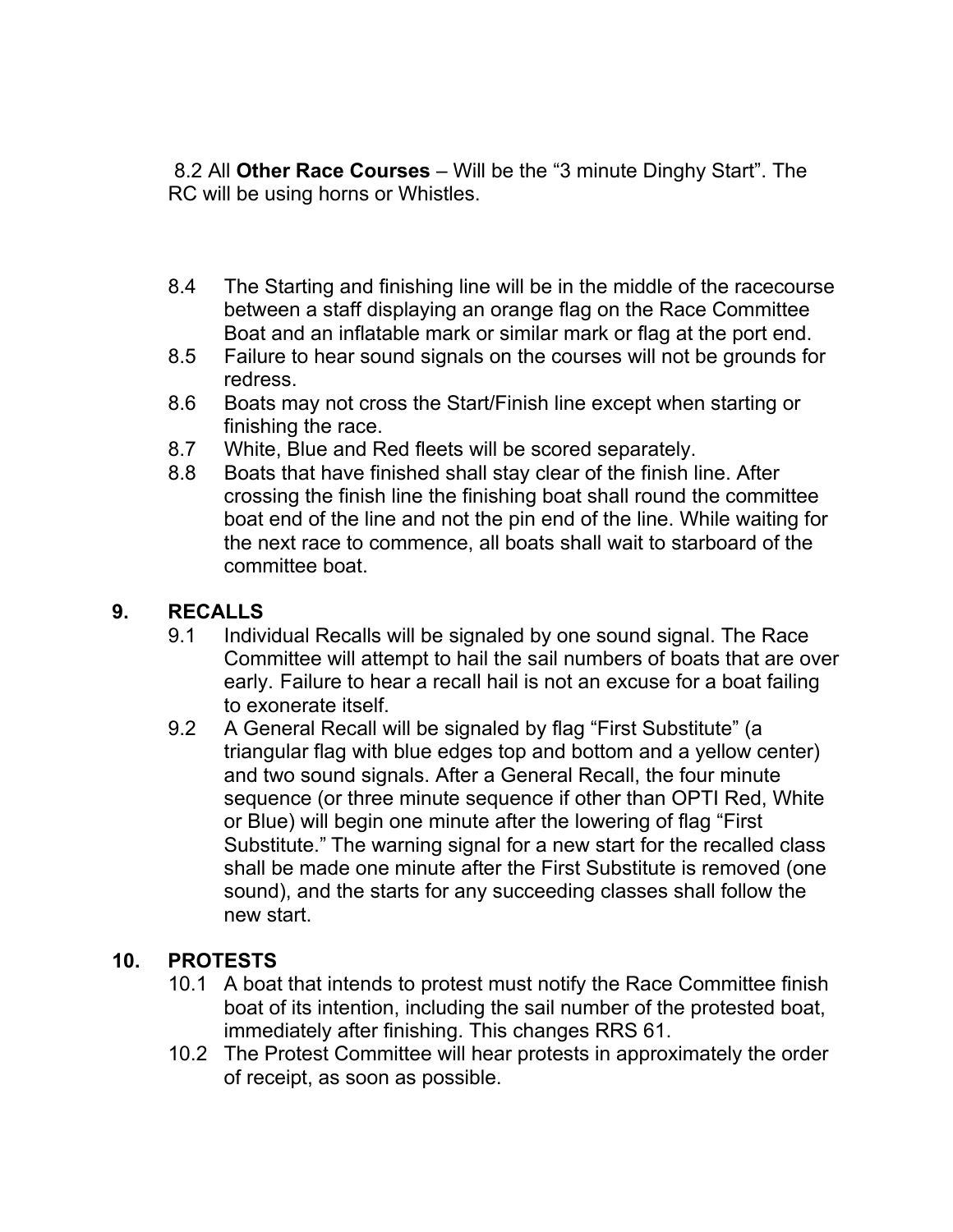- 10.3 Upon completion of the races for the day a protest form must be fully complete and submitted to the Race Committee within 30 minutes from the time the Race Committee boat reached the SPYC dock. This changes RRS 61.3 and 62.2. If the Race Committee finish boat has not been notified and/or a protest form has not been filled out, the protest will not be heard. The Protest Committee as appointed by the Regatta Committee will make a decision regarding the protest.
- 10.4 Protest forms are available at the Clubhouse in the registration area.
- 10.5 Protest Notices will be posted within ten (10) minutes after the Protest time limit has expired or earlier to inform competitors where and when there is a hearing in which they are parties to a protest or named as witnesses.

# **11. PENALTY SYSTEM**

The One-Turn Penalty, one tack and one gybe, is in effect for all races. This changes RRS 44.1 and 44.2.

### **12. SCORING**

- 12.1 The Low-Point Scoring System, Appendix A2 of the RRS.
- 12.2 If more than three races are completed, each boat's worst finish will be excluded from its series score. This changes Rule A2.
- 12.3 A boat may not drop a disqualification.The next worse score shall be excluded instead.
- 12.4 Boats scored TLE (Time Limit Expired) will be scored points equal to the number of boats finishing within the time limit plus two points by the Race Committee without a hearing. This changes RRS A5, A9 and A11.

### **13. ABANDONMENT & CANCELLATION**

The Race Committee may abandon or cancel a race when changes in weather conditions or any other factor, inter discretion, prevents the regatta to continue safely or satisfactorily. The signal will be five (5) long horn sounds. Upon cancellation or abandonment the racecourse shall be cleared immediately.

### **14. SAFETY**

- 14.1 All competitors shall wear life jackets at all times while on the water, except for brief periods while changing clothing.
- 14.2 towlines are required for all competitions
- 14.3 A boat that does not finish a race shall notify a Race Committee boat before leaving the race area. If this is impossible, the competitor shall notify a Regatta representative immediately after arriving ashore.